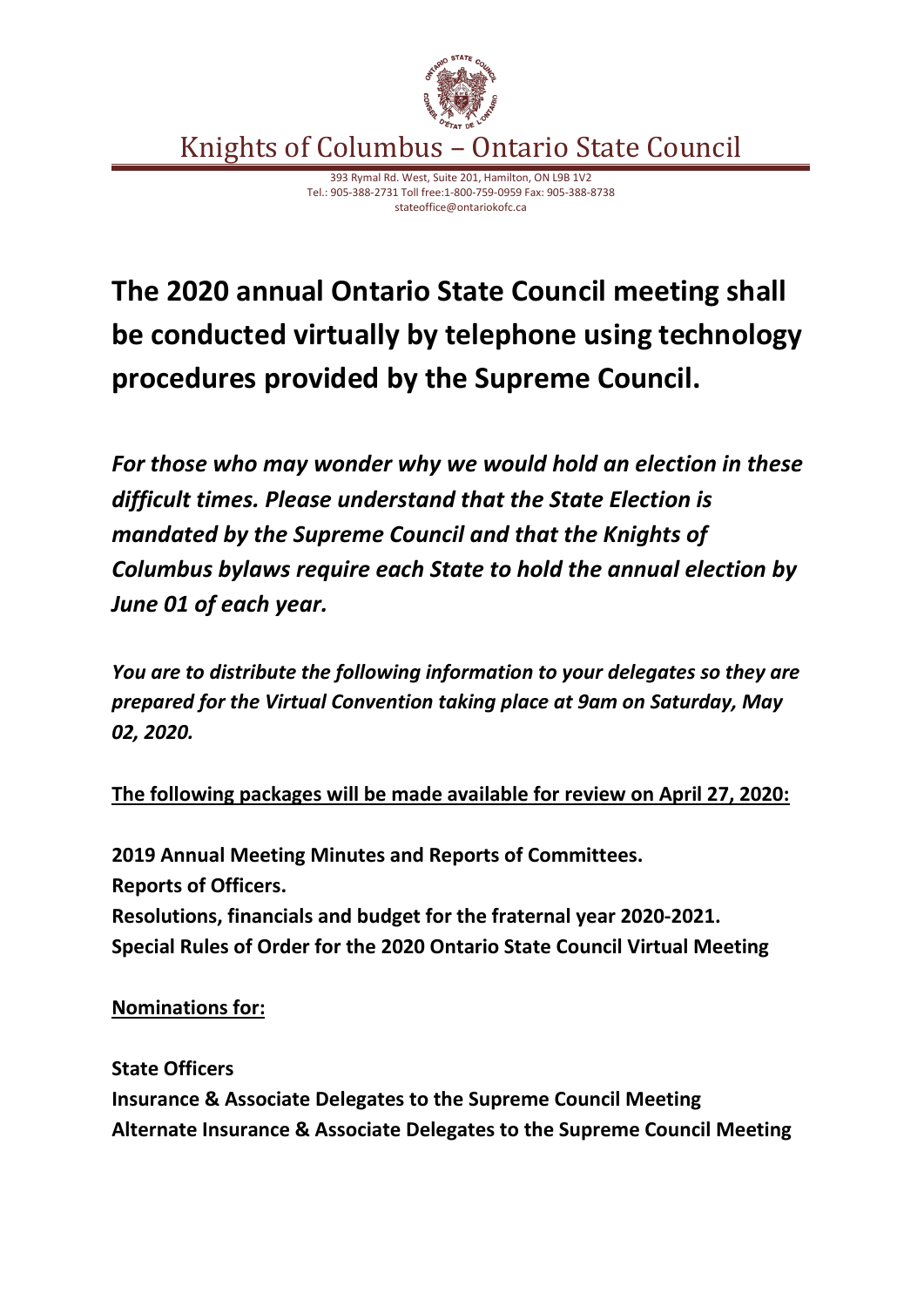## **Deadline for Designation of Delegates participating in Meeting:**

**Each council must provide to the State Secretary the Council number, Membership number, name and telephone numbers for the members who will actually represent the council at the Meeting as delegates.**

*Please find enclosed and excel sheet that is to be filled out with your delegates information.*

Click here [for excel sheet](https://ontariokofc.ca/wp-content/uploads/2020/04/Voting-Delegates-Info-EN.xlsx)

**The completed excel sheet must be sent by email to [statesecretary@ontariokofc.ca](mailto:statesecretary@ontariokofc.ca) and [stateoffice@ontariokofc.ca](mailto:stateoffice@ontariokofc.ca) by midnight on April 20, 2020. The telephone number provided for a delegate must be the number for the telephone the delegate will use to participate in the meeting and will constitute a portion of his credentials as a delegate.**

*For those who have not registered for the 2020 Ontario State VIRTUAL Convention, please use the following link and register now.* <https://ontariokofc.ca/convention-2020/> *Please follow the guidelines in this memo.*

## **Delegate Participation in the Meeting:**

**Delegates will be joined to the meeting through receipt of a phone call from the meeting technology service at 9.00 am, on May 2, 2020. If a delegate does not receive a call by the end of the designated time period, or his connection is subsequently dropped, the delegate can call a phone number which will be provided by the State Secretary in order to join the meeting. He will be screened to verify that he is an official delegate and if his credentials appear to be in order, he will be allowed to join. Each delegate must call from the phone number previously provided to the State Secretary as that delegate's phone number. Delegates attempting to call in from any different phone number may be prevented from participating. This is comparable to a Delegate losing his pass or credential at an in-person meeting. Each delegate is responsible for his connection to the telephone conference call. No action**